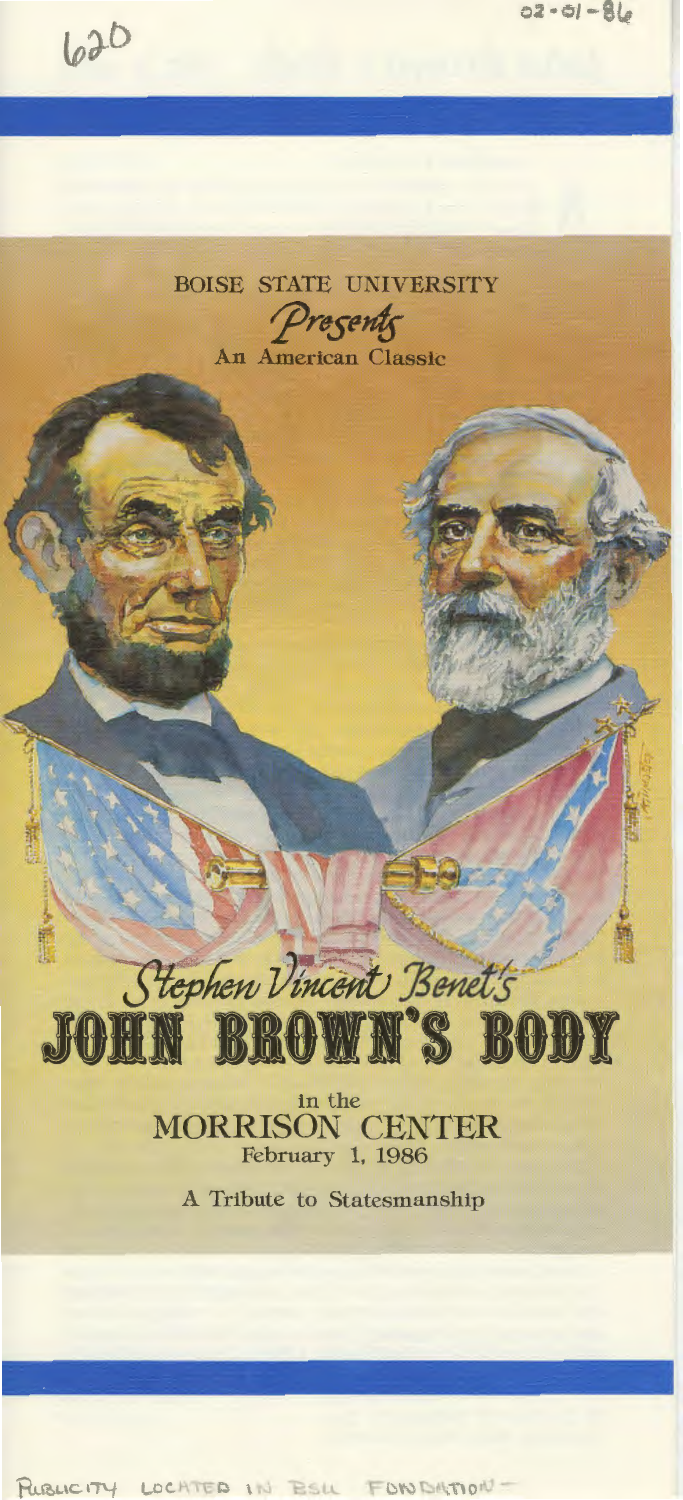S the first event in the Hemingway Year sponsored by<br>Boise State University, Fred Norman is offering John<br>Brown's Body by Stephen Vincent Benet, Hemingway's<br>contemporary.<br>Why?<br>The answer is that it is a powerful, timely, d s the first event in the Hemingway Year sponsored by Boise State University, Fred Norman is offering John Brown's Body by Stephen Vincent Benet, Hemingway's contemporary. Why?

tual statement appropriate to a university campus, with much to say to a troubled society. Overall, it illustrates Benet's assertion that "the true villain of American society is not the North or the South, but the buzzsaw of the mediocre mind."

Abraham Lincoln's fundamental wisdom was that the solution of any problem, including slavery, depended upon unity. Surely that message cannot be overemphasized in a city attempting to rebuild itself, a state facing economic readjustment, or a nation seeking a national purpose.

It seems appropriate to offer this play in response to those persons at Boise State University who have supported it through difficult and trying years. More striking, in some ways, are those Democratic and Republican leaders who have joined forces to use the play as a vehicle to raise funds for the Len B. jordan and Frank Church endowments at the University. This is a remarkable statement of unity in itself.

And there is the focus on leadership, Lincoln's and Lee's, which transcends their deadly conflict. Lincoln marveled that each of his advisory groups represented "God's will," but that each representation was different. His humility was genuine and strong. When Abraham Lincoln got word of the South's surrender, his first order was, "Let the band play 'Dixie.'" How few leaders are without malice. It is the loser who should be saluted initially out of respect for his effort and for the contest itself, for a "great victor" needs little help at the moment of victory.

Notable also is that the three lead actors include a Boise State University vice president, a dean, and a graduate student, while the play and the chorus are directed by University employees. They practiced four hours a day for five months on their own time-for one performance. The leads are required to memorize 2,000 lines apiece. They will achieve excellence on purpose and make a major contribution to themselves and to their viewersbecause they believe in the message of john Brown's Body.

john Brown: Was he a bloody-handed criminal or a sainted hero? How is the New England Puritan mother, who prayed for him, different from those in other nations today who pray for Castro, for Arafat? "And God will hear those prayers." "He will, my dear, but what will be His answer?" What about the slave trader? "He traded in niggers and loved his Savior." Are there no parallels with South Africa? Are there john Brown's there? Can we understand them?

The play, like the author, focuses on unselfish love of country, of service, necessary in times of crisis. When Benet was presented the Pulitzer Prize for this play in 1929 he stated that, "My highest honor is not winning the award, but the world's recognition of my America."

John Brown's Body is not a popular musical with a cast of hundreds singing and dancing to top hits, although it has music and may soon be made into a movie. Instead, it combines history and art to ask contemporary questions often too difficult to raise without conflict in any other way. I think it is precisely what a university ought to do, to make mediocrity unacceptable.

By Dr. john H. Keiser President, Boise State University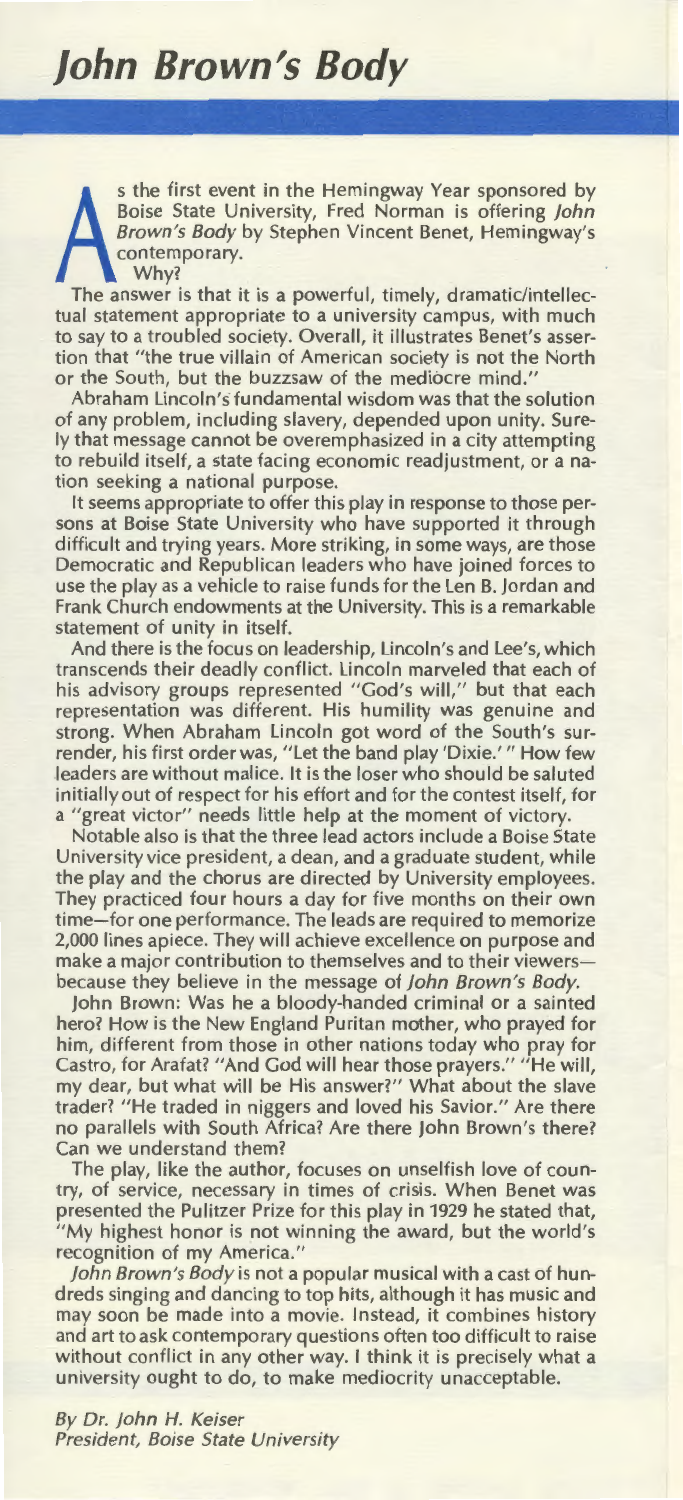Frank Church and Len Jordan will gather at the Morrison Center<br>for a performance of Stephen Vincent Benet's play John<br>*Brown's Body*.<br>The performance is to help raise money for the Len B.<br>Jordan Endowment for Economic Stud onight, a few hundred friends of the late Senators Frank Church and Len jordan will gather at the Morrison Center for a performance of Stephen Vincent Benet's play john Brown's Body.

The performance is to help raise money for the Len B. Chair of Public Affairs. But the performance and the effort to raise the money transcend mere fund-raising.

It is fitting that john Brown's Body was chosen as the benefit

performance. Benet's poem, from which the play was adapted, is about a country torn by the bloodiest war in its history, but reunited to grow stronger than ever.

The poem speaks of the diverse character of America, which often defies understanding. It is an understatement to say that Idaho shares in this same diversity and complexity of character.

How else can you explain



an Idaho electorate which, on the same day in 1962, sent two men to the Senate as different politically as Len jordan and Frank Church?

jordan, the Republican, was 63 years old. For him, election to the Senate capped a distinguished career in business and politics. Church, the Democrat, was 38, young enough to be jordan's son.

But the differences went deeper than age. jordan was a conservative, who eked out a living in Hells Canyon during the Great Depression. Church was a liberal, who as a young boy was drawn to the Democratic Party by President Roosevelt's efforts to save the country from the Depression.

Despite the gulf between them, Church and jordan were a model team for the 10 years they served together. They disagreed on many foreign and domestic issues without being disagreeable. When it came to the interests of Idaho, they were as good as their handshakes.

"I don't think I heard them say a harsh word about the other," says William Campbell, jordan's right-hand man.

It will cost about \$1 million to endow each of the chairs. So far, about \$300,000 has been raised. The money will eventually bring in first-rate scholars in economics and public affairs to lecture at Boise State University.

With so much work to do, supporters decided to take a tip from the two men whose memories they honor. They decided to work together.

"Both Bill and I believe you don't have the luxury of divisive debate," says Carl Burke, who was to Church what Campbell was to Jordan-a friend, confidant and campaign manager.

Burke says the cooperative spirit of Church and jordan should extend beyond the efforts to raise \$700,000 for the endowments. He says it's the kind of cooperation the state needs now, as it heads into a difficult election year.

In the spirit of such cooperation, all the money raised will be divided equally by the endowments. Church and jordan would have wanted it that way.

By Rod Cramer, political editor, The Idaho Statesman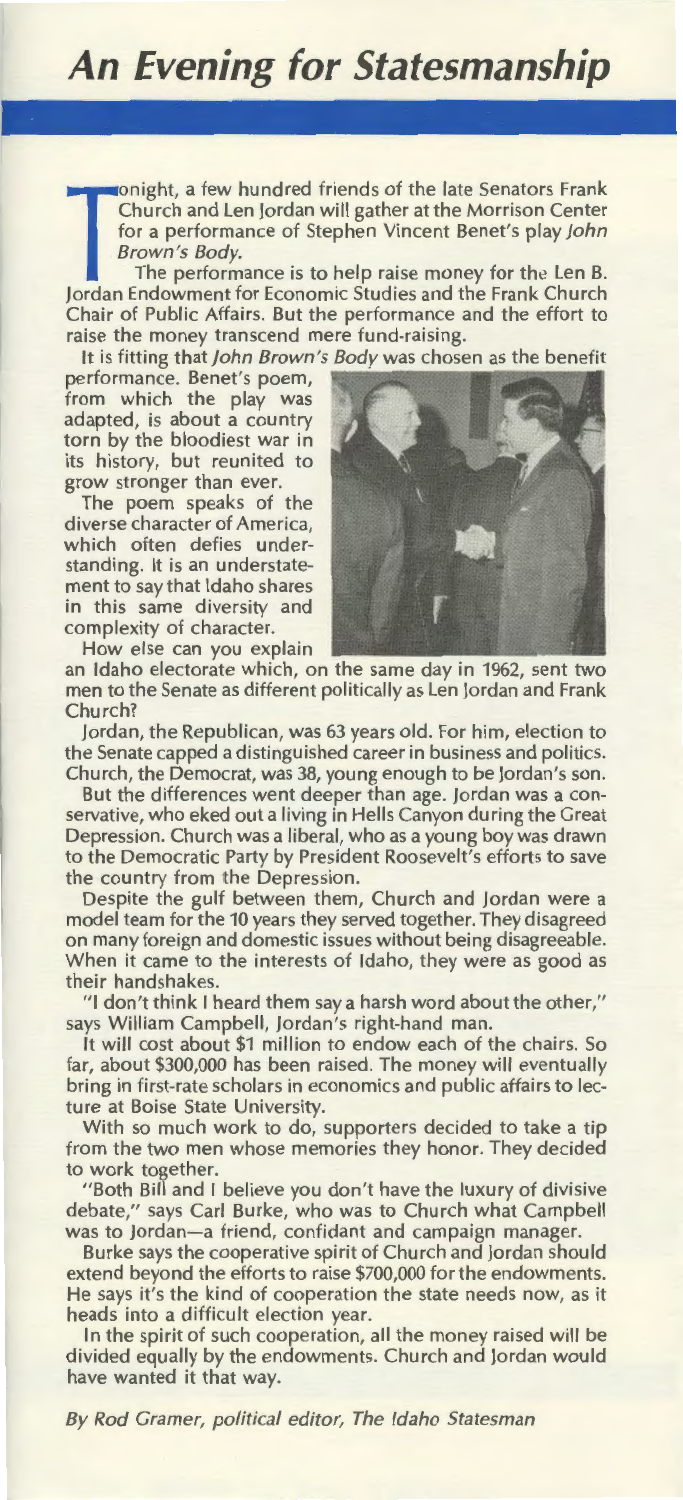# **The Leads**

### **Hope Benedict**

Tope Benedict was born and raised in Salmon, Idaho. An honor student, Hope was valedictorian of her high school class. She graduated Magna Cum Laude from BSU in 1984 with a major in history. She appears in Who's Who Among American High School Students,

was on the Dean's List while attending BSU and was a member of the BSU Honors Program. She received the University Club Scholarship for two semesters, and is a member of the Phi Kappa Phi Honor Society. Since coming to Boise in 1978 to attend BSU, Hope has held a variety of jobs, including that of front desk manager/assistant manager of the Idanha Hotel.

Hope's future plans include a Ph.D. in American and European Intellectual History. She would like to be a college history professor. Aside from a brief appearance in her first grade play as a hollyberry, this is Hope's stage debut.

Yankee slaver.

Among the five characters Hope plays are Melora Vilas, 17, daughter of a northern family displaced by the Civil war, a survivor; Sally Dupre, a southern belle; Mary Lou Wingate, a tough 70-year-old woman running a southern plantation while the men are away at war; Mrs. Ellyat, mother of one of the heroes; Lucy Weatherby, a vapid, vacuous young southern woman without compassion; and Captain Ball, a self-righteous

### **Robert C. Sims**

**Robert C. Sims grew up in a small town in Oklahoma. He received Na B.A. from Northeastern Oklahoma State College, an M.A. from the** University of Oklahoma, and a Ph.D. in U.S. Economic History from the University of Colorado. Among the distinguished grants and fellowships

he has received is the prestigious Fellowship for College Teachers awarded by the National Endowment for the Humanities for ethnic studies at Columbia University. His numerous publications include several articles on the japanese Americans during World War II. He is listed in The Directory of American Scholars. Presently, Bob is Dean of the School of Social Sciences and Public Affairs at BSU, a new school formed in july 1985 out of six departments taken from the College of Arts and Sciences. It is the school which administers the Frank Church Chair.

Bob will portray jack Ellyat and Clay Wingate, the two heroes; john Brown; Charley Bailey, a Union soldier; northern and southern soldiers and will narrate key passages, including the opening of the play.

### **David S. Taylor**

**D**avid S. Taylor is Vice President for Student Affairs at BSU.<br>Originally from Chicago, he received his undergraduate degree from Northern Illinois University and his master's from Southern Illinois University. He has a Ph.D. in Higher Education and Psychology from

Michigan State. He has served as President of the Northwest College Personnel Association and as Regional Vice President for the National Association of Student Personnel Administrators. He is listed in Outstanding Educators of America and in the 1985-86 edition of Who's Who in the West. Previous to his appearance in John Brown's Body, David had two minor roles, one in a college production while he was a student and the other in a summer theater presentation.

David plays the roles of Lincoln; Lee; Cudjo, a Negro slave; john Brown; john Vilas, a northerner; and various other parts.

By Esther Post





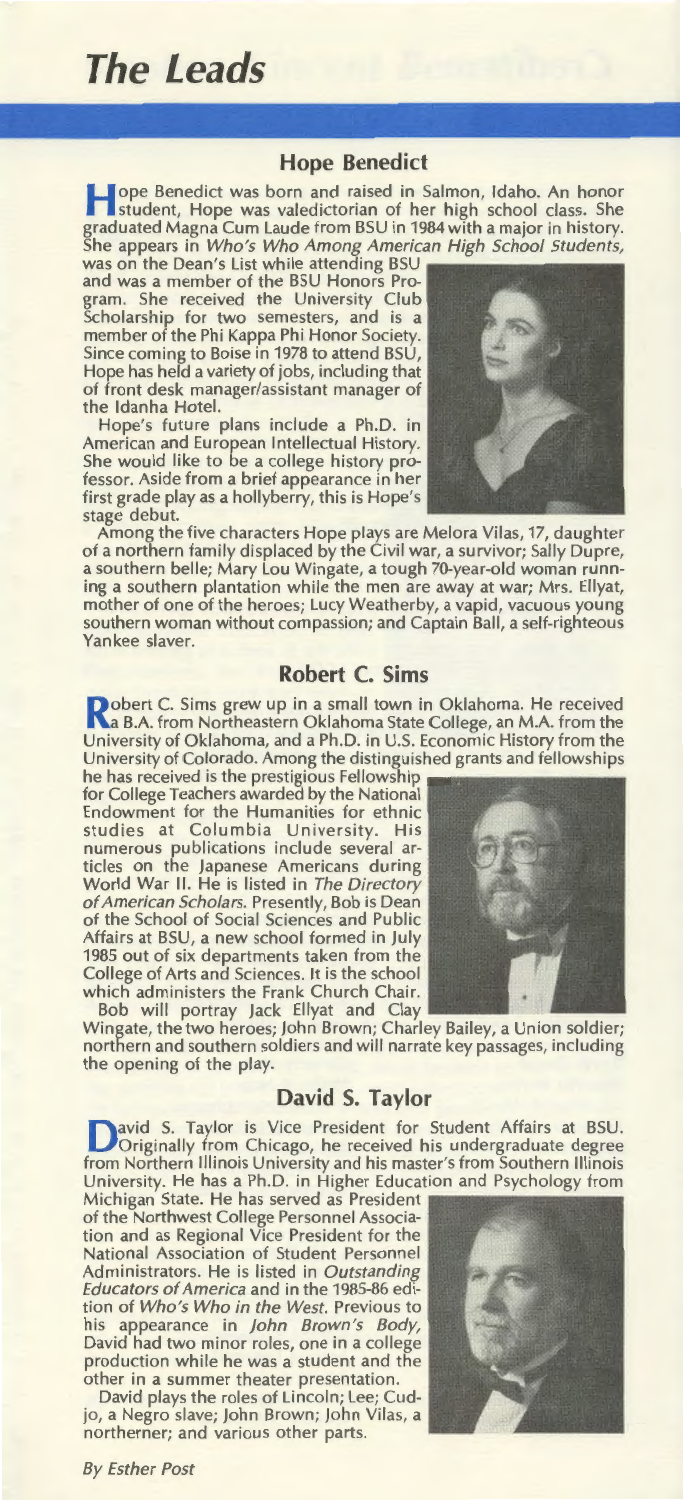# **The Cast**

**DIRECTOR** Frederick J. Norman

Musical Director Patricia Henderson Production Coordinator Ted Osborne

Technical Director Frank K. Heise

LEADS Actor A - Robert Sims Actor B - David Taylor Actor C - Hope Benedict

**CHORUS** Under the direction of Patricia Henderson

Production Soloist Daryl Martin

First Soprano Pamela Piccard Johnson Maria lewis Susan Nelson Phillips

Second Soprano Carol Cortne linda Morgan Beth Ruddell Dorinda Vevig, Pianist

Alto Mary Pirnie Annette Tovey Renberg Jeanetta Sterling Mary Jane Webb

Tenor Gregg Forrey Robert Morrell John Stricklett

Baritone Ernie Carr Ted Osborne

Bass Jeff Klein Wally Meyer Bill Taylor Michael Ward

DANCERS Art Albanese Carole Cortne Barbara Gile Steve Johnson Dan Looney

Camille Meyer Ted Osborne Sandi Otero Patty Paulson Phil Sloan

# **Production Team**

TECHNICAL CREW Frank Heise, Technical Director Sam Johnson, Stage Manager R.C. Winnick, Chief Audio Engineer BSU Student Assistants: Greg Scott, Chief Electrician Tod Winslow, Audio Assistant Mike Payton, Projectionist Jim Burdick, Assistant Stage Manager

### PRODUCTION STAFF

Sandra Baggett AI Cook Arlene Eidam larry Grant Josephine Goul Frank Heise

Ann Hokom Sam Johnson Tom Long Sandi Otero Shelly Rose R.C. Winnick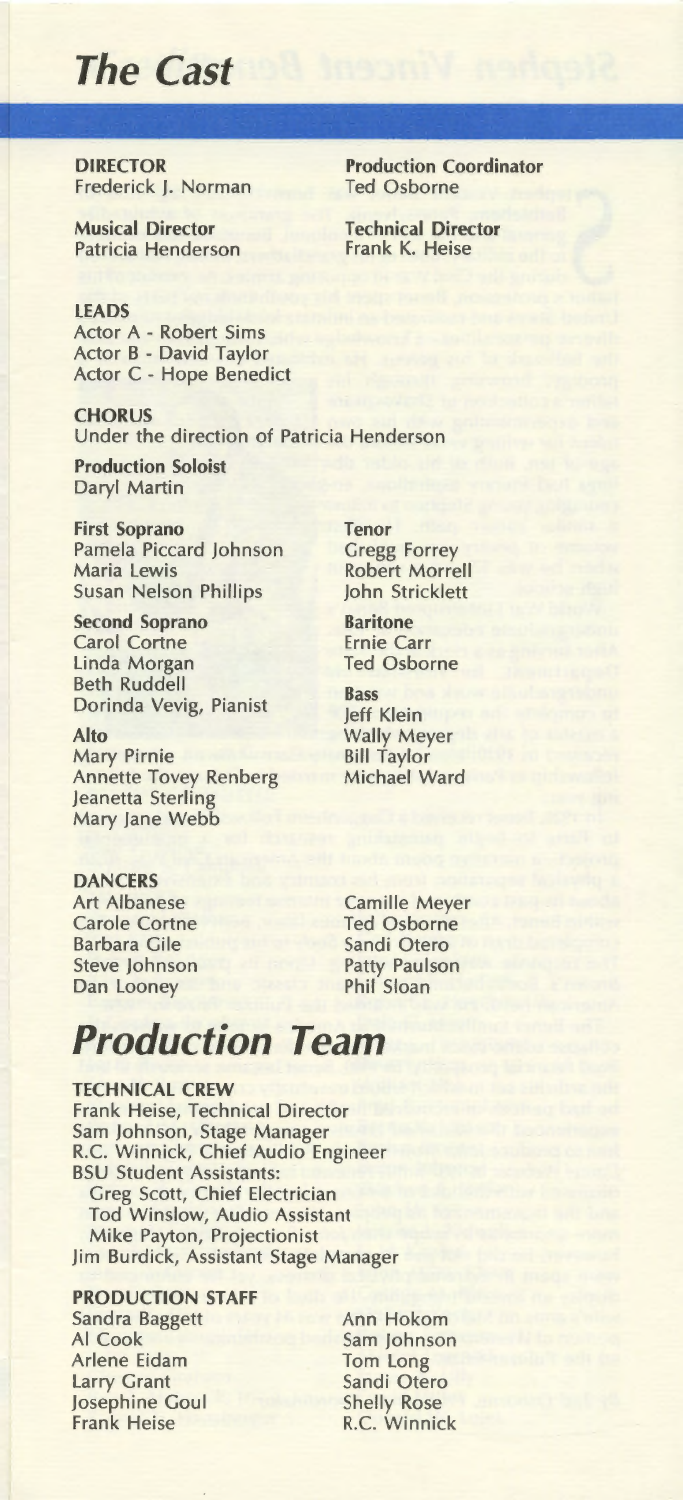## **Stephen Vincent Benet**

Father's profession, Benet spent his youth in many parts of the father's profession, Benet spent his youth in many parts of the father's profession, Benet spent his youth in many parts of the father's profession, Benet spe tephen Vincent Benet was born on July 22, 1898 in Bethlehem, Pennsylvania. The grandson of a brigadier general and the son of a colonel, Benet was no stranger to the military. Both of his grandfathers, in fact, had served during the Civil War in opposing armies. As a result of his United States and cultivated an intimate knowledge of America's diverse personalities-a knowledge which would later become the hallmark of his genius. He exhibited characteristics of a

prodigy, browsing through his father's collection of Shakespeare and experimenting with his own talent for writing verse before the age of ten. Both of his older siblings had literary aspirations, encouraging young Stephen to follow a similar career path. His first volume of poetry was published when he was 17 and a senior in high school.

World War I interrupted Benet's undergraduate education at Yale. After serving as a clerk at the State Department, he finished his undergraduate work and went on to complete the requirements for a master of arts degree, which he



received in 1920. He met Rosemary Carr while on a travelling fellowship in Paris and they were married in Chicago the following year.

In 1926, Benet received a Guggenheim Fellowship and returned to Paris to begin painstaking research for a monumental project-a narrative poem about the American Civil War. Both a physical separation from his country and extensive reading about its past combined to foster intense feelings of patriotism within Benet. After a year of arduous labor, Benet submitted the completed draft of john Brown's Body to his publishers in 1927. The response was overwhelming. Upon its publication, John Brown 's Body became an instant classic and its author an American hero. He was awarded the Pulitzer Prize in 1929.

The Benet family returned to America in time to witness the collapse of the stock market and the dissolution of their shortlived financial prosperity. In 1930, Benet became seriously ill and the arthritis set in which would eventually cripple him. Though he had periods of recovered health and productivity, he never experienced the sustained creative energy which had enabled him to produce John Brown's Body. Publication of The Devil and Daniel Webster in 1937 firmly renewed his popularity. He became obsessed with the idea of writing a frontier history of America and the movement of its peoples. Western Star would be even more enormous in scope than John Brown's Body. Tragically, however, he did not live to complete the work. His last years were spent in extreme physical distress, yet he continued to display an inward tranquility. He died of a heart attack in his wife's arms on March 13, 1943. He was 44 years old. The finished portion of Western Star was published posthumously and awarded the Pulitzer Prize.

By Ted Osborne, Production Coordinator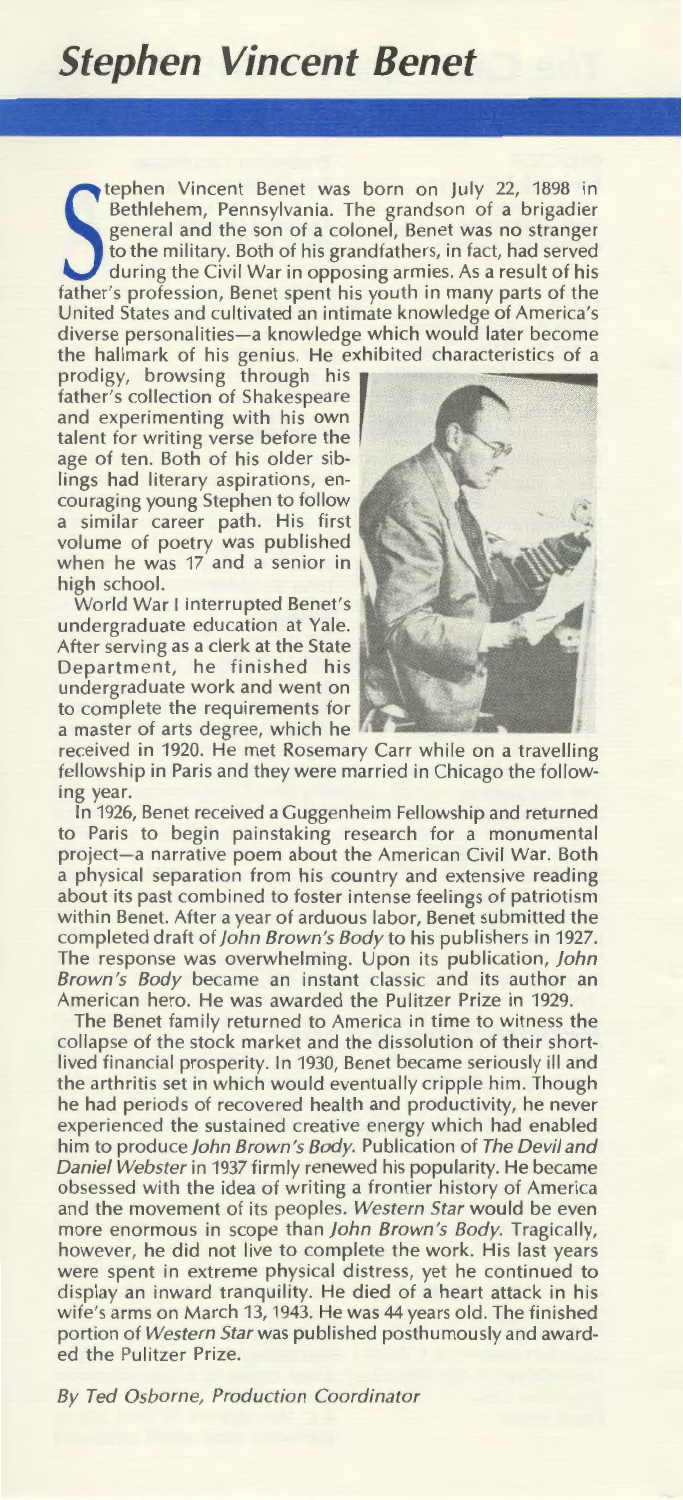### *Credits*

Set Design, Frank Heise Costumes: Belle and Beau Diane Clayton Pete Smit Hair, Jeff Day, Aura Make Up, Frank Heise Musical Arrangements: Esther Post Vern Swain Keith B. Reed, banjo Program Cover & Poster BSU Art Department: John Killmaster, Artistry Gaye Hoopes, Lettering BSU Printing and Graphics Photography, Chuck Scheer, BSU Publicity: Larry Burke, BSU Ted Osborne, M.C. Esther Post, M.C. KTVB The Idaho Statesman House Manager, Gil Forsythe, M.C. Ushers, M.C. Auxiliary Lobby Display, Leslie Pass, BSU Library Medallion, Sunshine Mining Company University Ticket Coordinator, Jackie Cassell

#### **BENEFIT COMMITTEE**

**CHAIRMEN** Carl P. Burke William S. Campbell MEMBERS Phillip M. Barber Phil Batt Robert Bolinder Bart A. Brassey Barbara Brookover J. Gordon Brookover James E. Bruce, Jr. Larry Burke Marylu Burns Stanley M. Burns Richard M. Chastain Bethine Church Ralph J. Comstock, Jr. Robert H. Copple Paul I. Corddry Louis H. Cosho Samuel H. Crossland James J. Curran Ron F. Daly Ernest E. Day M. Allyn Dingel, Jr. John Fery Chester Graham Ben E. Hancock, Jr. Robert V. Hansberger

John Hawley Gail Hawkins James Hawkins Edward E. Hedges Robert L. Hendren, Jr. Dale G. Higer Peter L. Hirschburg **Beverly Hon William Hon** Fred C. Humphreys Berne K. Jensen Evelyn Jensen Byron Johnson Stephen E. Jordan John H. Keiser Wayne L. Kidwell L. H. Kissler Edith Miller Klein George M. Klein H. Ferd Koch Robert Krueger Marcel Learned James A. Lilly David Little Donald W. Lojek